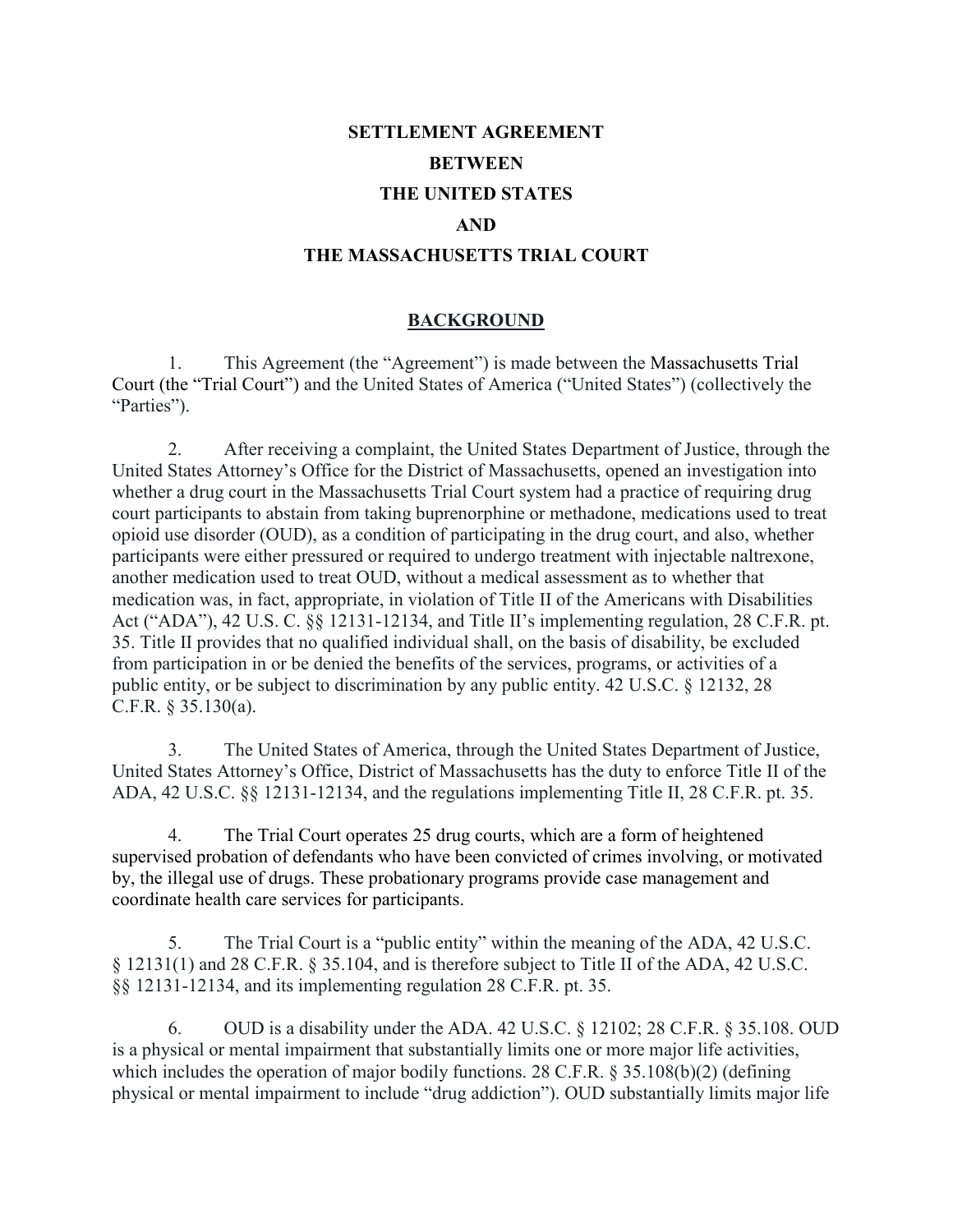activities, such as caring for oneself, learning, concentrating, thinking, and communicating. 42 U.S.C. § 12102(2)(A); 28 C.F.R. § 35.108(c)(1)(i). OUD also limits the operation of major bodily functions, such as neurological and brain functions. 42 U.S.C. § 12102(2)(B); 28 C.F.R.  $\S 35.108(c)(1)(ii)$ . The determination whether an impairment substantially limits a major life activity is made without regard to the effect that ameliorating measures—including medication may have on the impairment. 42U.S.C. § 12102(4)(E)(i); 28 C.F.R. § 35.108(d)(1)(viii).

7. The term "individual with a disability" excludes individuals "currently engaged in the illegal use of drugs, when the covered entity acts on the basis of such use." 42 U.S.C. § 12210(a); 28 C.FR. §§ 35.104; 35.131(a). This exclusion does not apply to individuals who are no longer using illegal drugs and who have (1) successfully completed drug rehabilitation, (2) are participating in a supervised rehabilitation program, or (3) are erroneously regarded as using illegal drugs. 42 U.S.C. § 12210(b); 28 C.F.R. § 35.131(a)(2).

8. A public entity shall not deny health services, or services provided in connection with drug rehabilitation, to an individual on the basis of that individual's current illegal use of drugs, if the individual is otherwise entitled to such services. 42 U.S.C. § 12210(c); 28 C.F.R.  $§$  35.131(b)(1).

## **THE UNITED STATES' REVIEW AND THE TRIAL COURT'S RESPONSE**

9. Based on our review of one drug court, the United States verified the allegations from the complaint, and identified issues with the Trial Court's compliance with the ADA's nondiscrimination requirements, including:

- a. Requiring drug court participants to cease taking lawfully prescribed buprenorphine without prior drug court approval as a condition of participation in the drug court without an individualized medical assessment conducted to determine the medical appropriateness of requiring the individual to cease taking the prescribed medication.
- b. Non-medical personnel recommending drug court participants take injectable naltrexone to the exclusion or non-consideration of other treatment, including buprenorphine and methadone, as a condition of participating in the drug court, without an individualized medical assessment as to its medical appropriateness.

10. The Trial Court denies that it has failed to comply with the requirements of the ADA, and this agreement is not an admission of wrongdoing by the Trial Court. Further, the Trial Court contends that the United States investigation, while identifying some issues at a single drug court, did not find widespread violations.

11. In response to the United States' investigation described in Paragraph 2, *supra*, the Trial Court enacted the "Policy Concerning the Use of Medications by Individuals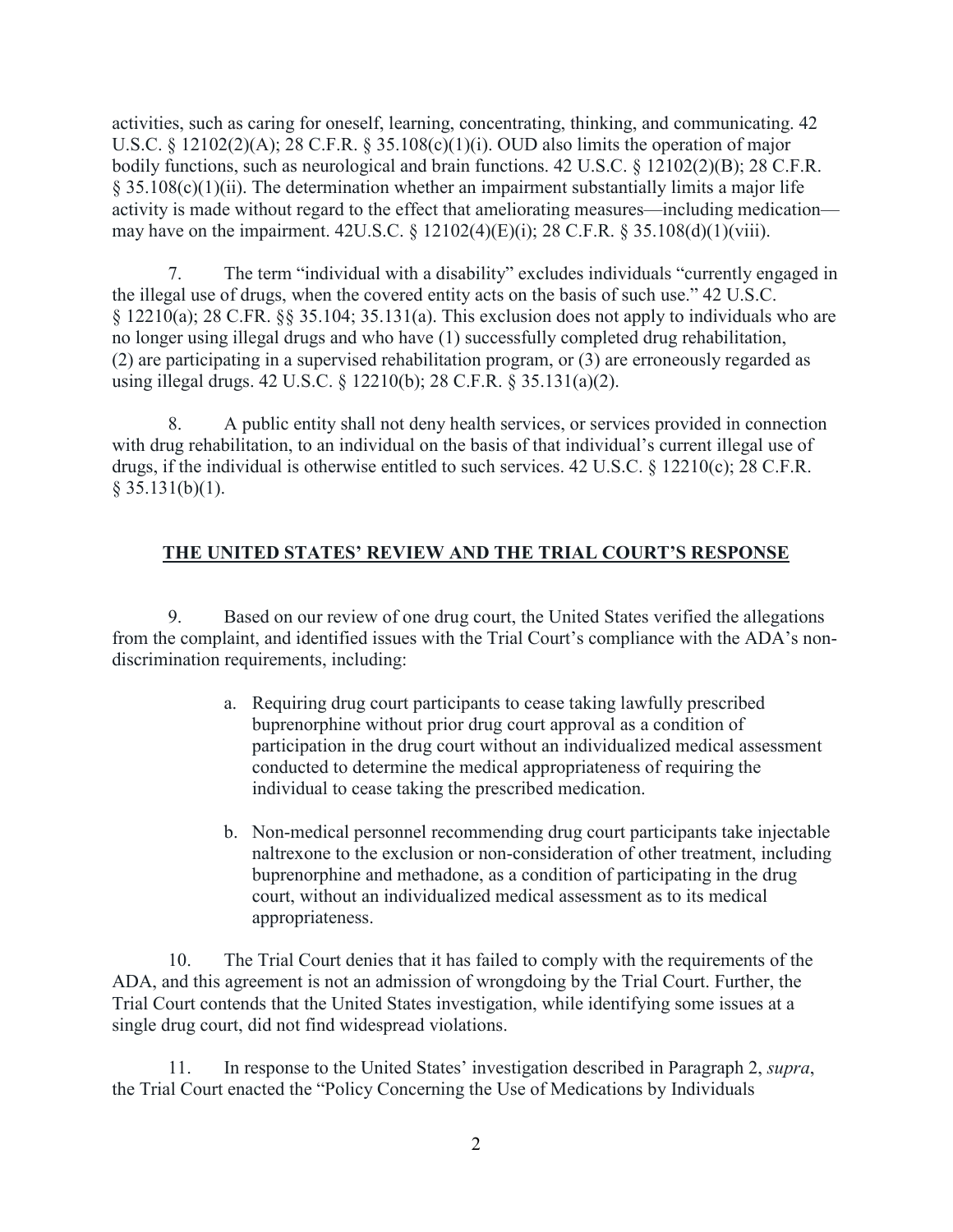Participating in Medication-Assisted Treatment" ("Policy"), effective January 28, 2020. Trial Court counsel provided the United States with a copy of the Policy on October 25, 2019, which invited the United States' comments. On November 6, 2019, before the Policy's implementation, the United States, through its counsel, commented upon the policy. Trial Court counsel duly responded to the U.S. Attorney's comments on December 31, 2019. On January 28, 2020, the Policy was adopted based upon the Trial Court's and the U.S. Attorney's Office's correspondence concerning its terms.

## **ACTIONS TO BE TAKEN BY THE TRIAL COURT**

12. Within 30 days the Trial Court will ensure that the Policy is in effect in all Massachusetts drug courts for the duration of this agreement. Accordingly, the Policy adopted voluntarily by the Trial Court on January 28, 2020 provides that:

- a. Decisions regarding a participant's medication type and dosage shall be made only by a licensed prescriber<sup>[1](#page-2-0)</sup> or an opioid treatment program ("OTP"). Drug court personnel will not interfere with the licensed prescriber's or OTP's individualized assessment.
- b. Drug court personnel shall not express a preference for, or mandate, one medication over another.
- c. Drug court personnel may require that participants with OUD comply with the treatment recommendations of a licensed prescriber or OTP.
- d. No court shall have a policy or practice of requiring that a party be prescribed any one form of medication over another. No court shall have a policy or practice of requiring that a party be prescribed any one form of medication over another.

13. Within 30 days of the effective date of this agreement, the Trial Court will make the appropriate changes to provide for the following

- a. The Trial Court will monitor drug courts for compliance with this Policy and will ensure that corrective actions are implemented if drug court personnel deviate from this Policy.
- b. Any drug court participant who complains to a drug court judge or any Trial Court judge or employee about a decision related to a medication used to treat opioid use disorder will be referred to the Office of Workplace Rights and Compliance ("OWRC"). OWRC will forward a copy of the participant's complaint to the appropriate departmental chief justice. All complaints

<span id="page-2-0"></span> $\overline{a}$ <sup>1</sup> Per the Policy, "licensed prescriber" "shall refer to a licensed medical professional, including a physician's assistant, nurse practitioner, or dentist, who is legally authorized by the jurisdiction in which the medical professional is licensed to practice to prescribe controlled substances."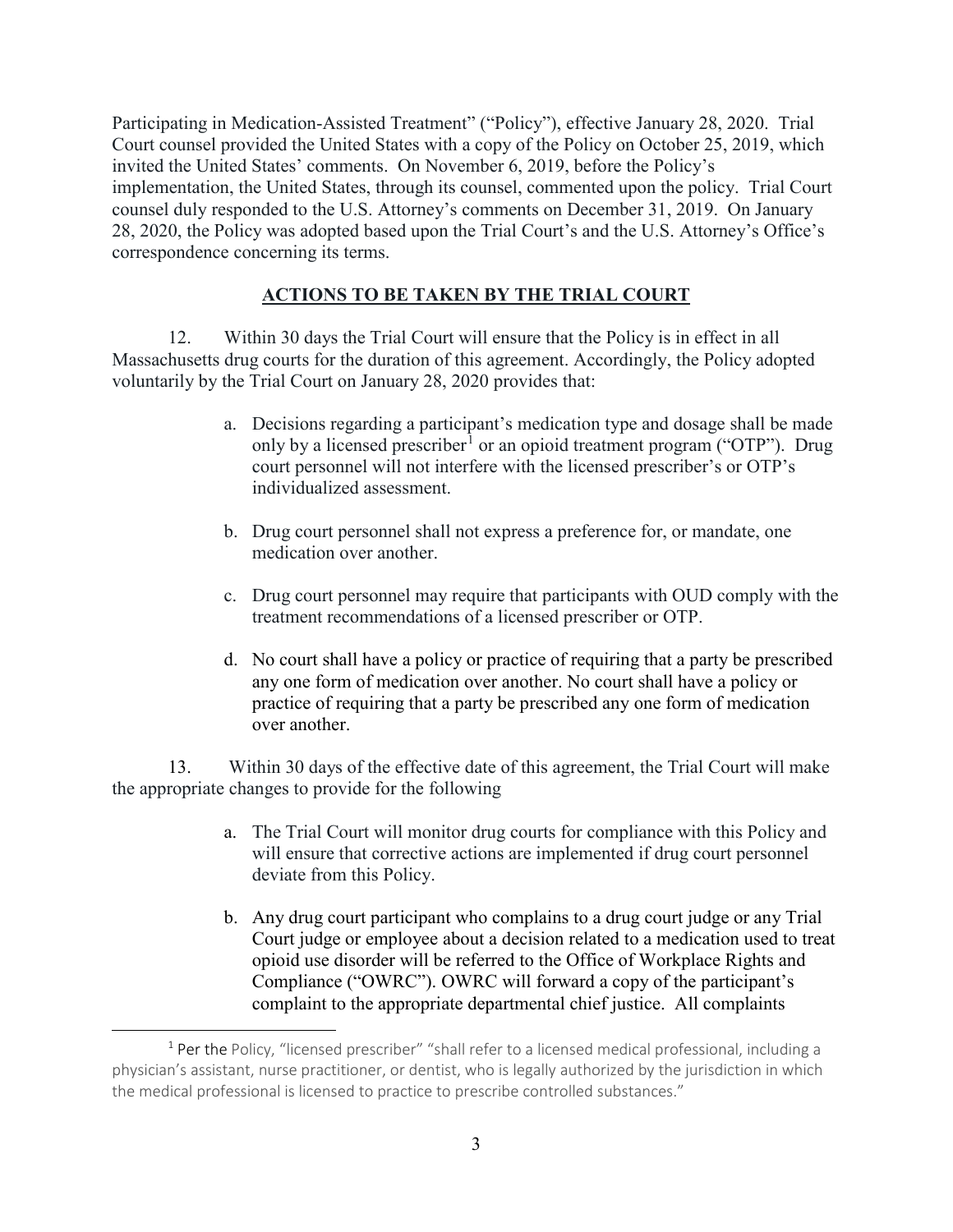regarding an alleged violation of the ADA in a drug court, irrespective of how or from whom the Trial Court first learns of them, will be referred to the OWRC. The OWRC will then follow its standard procedure of investigation and fact finding as specified in Trial Court Personnel Policies and Procedures Manual ("Manual"), Section 5.000: Policy Prohibiting Discrimination, Harassment, Retaliation, and Complaint Resolution Procedure and Section 6.000: Complaint and Investigation Procedure *et seq.* with the exception of Section 5.609: Complaints Against Judges.

c. As part of the monitoring of the Trial Court's Policy provided for in paragraph (a) above, the Departmental Chief Justice shall submit an annual report regarding the number of such complaints and their resolution to the Chief Justice of the Trial Court. The first report, which will be issued one-year from the date of this agreement will be provided to the United States.

14. If any issues arise affecting any anticipated effective dates set forth in the policy in paragraphs 12 and 13, the Trial Court will immediately, and in any case no later than three business days, notify the United States and the parties will attempt to resolve those issues in good faith.

15. The Trial Court has provided a copy of the Policy to all drug court participants and will notify them of the complaint procedure described in paragraph 13(b). Additionally, any new drug court participant will be provided with a copy of the Policy during that participant's orientation to the drug court and the orientation will also explain the complaint procedure described in paragraph 13(b).

16. Six months after the date of this Settlement Agreement, the Trial Court will meet with the United States to discuss implementation of the Policy. The United States may request an additional meeting after an additional six months.

#### **OTHER PROVISIONS**

17. In consideration for entering into this agreement, the United States will close its investigations, designated USAO#2018V00152 and DJ# 204-36-255, and will not institute a civil action based on the issues set forth in paragraph 10. The United States may review the Trial Court's compliance with this agreement during its one-year term or with Title II of the ADA at any time and take appropriate action.

18. Failure by the United States to enforce any provision of this agreement is not a waiver of its right to enforce any provision of this agreement.

19. If any term of this agreement is determined by any court to be unenforceable, the other terms of this agreement shall nonetheless remain in full force and effect, provided, however, that if the severance of any such provision materially alters the rights or obligations of the parties, the United States and the Trial Court shall engage in good faith negotiations to adopt